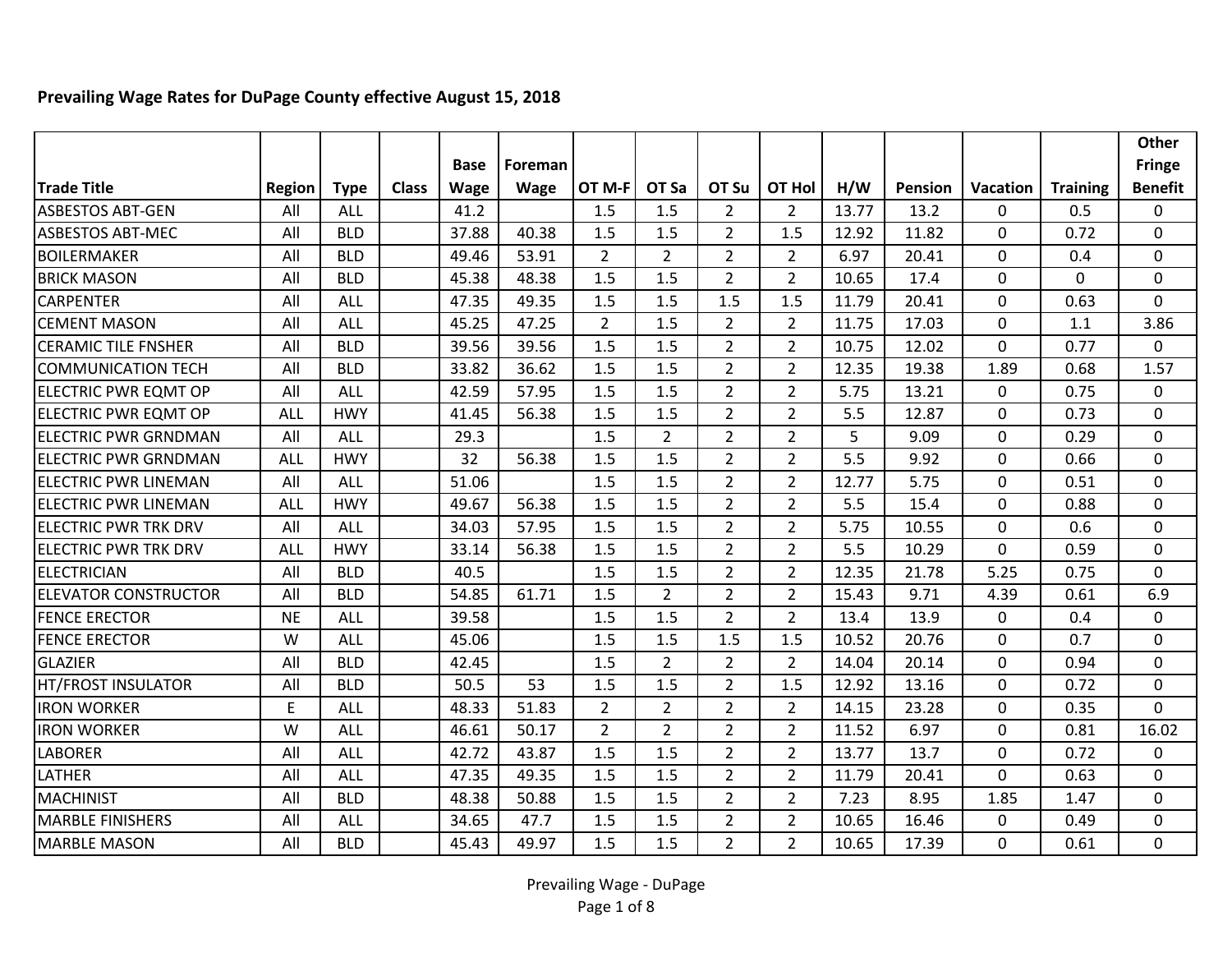| <b>MATERIAL TESTER I</b>   | All | ALL        |                | 43.05 |       | 1.5            | 1.5            | $\overline{2}$ | $\overline{2}$ | 18.55        | 9.95         | $\Omega$       | 1.5          | $\Omega$       |
|----------------------------|-----|------------|----------------|-------|-------|----------------|----------------|----------------|----------------|--------------|--------------|----------------|--------------|----------------|
| <b>MATERIALS TESTER II</b> | All | ALL        |                | 37.72 |       | 1.5            | 1.5            | $\overline{2}$ | $\overline{2}$ | 13.77        | 13.7         | $\mathbf 0$    | 0.7          | $\mathbf{0}$   |
| <b>MILLWRIGHT</b>          | All | ALL        |                | 48.35 |       | 1.5            | 1.5            | $\overline{2}$ | $\overline{2}$ | 10           | 17.03        | 1.84           | $\mathbf{1}$ | 5              |
| <b>OPERATING ENGINEER</b>  | All | <b>BLD</b> | $\mathbf{1}$   | 50.1  |       | $\overline{2}$ | $\overline{2}$ | $\overline{2}$ | $\overline{2}$ | $\Omega$     | $\mathbf 0$  | $\mathbf{0}$   | $\Omega$     | 36.45          |
| <b>OPERATING ENGINEER</b>  | All | <b>BLD</b> | $\overline{2}$ | 48.8  |       | $\overline{2}$ | $\overline{2}$ | $\overline{2}$ | $\overline{2}$ | 0.73         | 1.28         | 0              | 0            | 34.44          |
| <b>OPERATING ENGINEER</b>  | All | <b>BLD</b> | 3              | 47.25 | 55.1  | $\overline{2}$ | 2              | 2              | $\overline{2}$ | 19.65        | 15.1         | $\overline{2}$ | 1.4          | 0              |
| <b>OPERATING ENGINEER</b>  | All | <b>BLD</b> | 4              | 44.5  |       | $\overline{2}$ | $\overline{2}$ | $\overline{2}$ | $\overline{2}$ | 18.8         | 14.35        | $\overline{2}$ | 1.3          | $\mathbf{0}$   |
| <b>OPERATING ENGINEER</b>  | All | <b>BLD</b> | 5              | 54.85 | 55.1  | $\overline{2}$ | $\overline{2}$ | $\overline{2}$ | $\overline{2}$ | 19.65        | 15.1         | $\overline{2}$ | 1.4          | $\mathbf{0}$   |
| <b>OPERATING ENGINEER</b>  | All | <b>BLD</b> | 6              | 52.1  | 55.1  | $\overline{2}$ | $\overline{2}$ | $\overline{2}$ | $\overline{2}$ | 19.65        | 15.1         | $\overline{2}$ | 1.4          | $\mathbf 0$    |
| <b>OPERATING ENGINEER</b>  | All | <b>BLD</b> | $\overline{7}$ | 53.1  |       | $\overline{2}$ | $\overline{2}$ | $\overline{2}$ | $\overline{2}$ | $\mathbf{0}$ | $\mathbf{0}$ | $\mathbf 0$    | $\Omega$     | 36.45          |
| <b>OPERATING ENGINEER</b>  | All | <b>FLT</b> |                | 40.2  | 40.2  | $\mathbf{0}$   | $\Omega$       | $\Omega$       | $\Omega$       | 19.65        | 16.23        | 0              | 1.4          | $\mathbf{0}$   |
| <b>OPERATING ENGINEER</b>  | All | <b>HWY</b> | $\mathbf{1}$   | 48.3  | 51.3  | $\overline{2}$ | 1.5            | $\overline{2}$ | $\overline{2}$ | 15.05        | 18.1         | $\overline{2}$ | 1.3          | $\overline{2}$ |
| <b>OPERATING ENGINEER</b>  | All | <b>HWY</b> | $\overline{2}$ | 48.75 |       | 1.5            | 1.5            | $\overline{2}$ | $\overline{2}$ | 19.65        | 15.1         | $\overline{2}$ | 1.4          | $\mathbf{0}$   |
| <b>OPERATING ENGINEER</b>  | All | <b>HWY</b> | 3              | 46.7  |       | 1.5            | 1.5            | $\overline{2}$ | $\overline{2}$ | 19.65        | 15.1         | $\overline{2}$ | 1.4          | $\mathbf{0}$   |
| <b>OPERATING ENGINEER</b>  | All | <b>HWY</b> | 4              | 45.3  | 53.3  | 1.5            | 1.5            | $\overline{2}$ | $\overline{2}$ | 19.65        | 15.1         | $\overline{2}$ | 1.4          | 0              |
| <b>OPERATING ENGINEER</b>  | All | <b>HWY</b> | 5              | 44.1  |       | 1.5            | 1.5            | 2              | $\overline{2}$ | 19.65        | 15.1         | $\overline{2}$ | 1.4          | 0              |
| <b>OPERATING ENGINEER</b>  | All | <b>HWY</b> | 6              | 52.3  | 53.3  | 1.5            | 1.5            | $\overline{2}$ | $\overline{2}$ | 19.65        | 15.1         | $\overline{2}$ | 1.4          | $\mathbf 0$    |
| <b>OPERATING ENGINEER</b>  | All | <b>HWY</b> | $\overline{7}$ | 50.3  |       | 1.5            | 1.5            | $\overline{2}$ | $\overline{2}$ | 19.65        | 15.1         | $\overline{2}$ | 1.4          | 0              |
| ORNAMNTL IRON WORKER       | E   | ALL        |                | 48.05 | 50.55 | $\overline{2}$ | $\overline{2}$ | $\overline{2}$ | $\overline{2}$ | 14.09        | 20.59        | $\mathbf{0}$   | 1.25         | $\mathbf{0}$   |
| ORNAMNTL IRON WORKER       | W   | <b>ALL</b> |                | 45.06 | 48.66 | $\overline{2}$ | $\overline{2}$ | $\overline{2}$ | $\overline{2}$ | 10.52        | 20.76        | $\mathbf 0$    | 0.7          | $\mathbf 0$    |
| <b>PAINTER</b>             | All | ALL        |                | 45.28 |       | 1.5            | 1.5            | 1.5            | 1.5            | 10.55        | 8.2          | $\mathbf 0$    | 1.35         | $\mathbf 0$    |
| <b>PAINTER SIGNS</b>       | All | <b>BLD</b> |                | 38.2  | 43.25 | 1.5            | 1.5            | $\overline{2}$ | $\overline{2}$ | 2.6          | 3.25         | 0              | $\mathbf{0}$ | $\mathbf{0}$   |
| PILEDRIVER                 | All | ALL        |                | 47.35 | 49.35 | 1.5            | 1.5            | $\overline{2}$ | $\overline{2}$ | 11.79        | 20.41        | $\mathbf{0}$   | 0.63         | $\mathbf{0}$   |
| PIPEFITTER                 | All | <b>BLD</b> |                | 48.5  | 51.5  | 1.5            | 1.5            | $\overline{2}$ | 1.5            | 10.05        | 18.94        | $\mathbf{0}$   | 2.54         | $\mathbf{0}$   |
| <b>PLASTERER</b>           | ALL | <b>BLD</b> |                | 42.75 | 45.31 | 1.5            | 1.5            | $\overline{2}$ | $\overline{2}$ | 14           | 15.71        | $\mathbf{0}$   | 0.89         | $\mathbf{0}$   |
| PLUMBER                    | All | <b>BLD</b> |                | 50.25 | 53.25 | 1.5            | 1.5            | $\overline{2}$ | $\overline{2}$ | 14.34        | 13.35        | 0              | 1.28         | 0              |
| <b>ROOFER</b>              | All | <b>BLD</b> |                | 43.65 | 47.65 | 1.5            | 1.5            | $\overline{2}$ | $\overline{2}$ | 9.73         | 12.44        | 0              | 0.53         | $\Omega$       |
| SHEETMETAL WORKER          | All | <b>BLD</b> |                | 46.77 | 49.11 | 1.5            | 1.5            | $\overline{2}$ | $\overline{2}$ | 10.75        | 15.55        | 0              | 1.03         | $\mathbf{0}$   |
| <b>SPRINKLER FITTER</b>    | All | <b>BLD</b> |                | 48.1  | 50.6  | 1.5            | 1.5            | $\overline{2}$ | $\overline{2}$ | 13.35        | 15.5         | 0              | 1.28         | $\mathbf{0}$   |
| <b>STEEL ERECTOR</b>       | E   | ALL        |                | 42.07 |       | $\overline{2}$ | $\overline{2}$ | $\overline{2}$ | $\overline{2}$ | 13.45        | 19.59        | $\Omega$       | 0.35         | $\Omega$       |
| <b>STEEL ERECTOR</b>       | W   | ALL        |                | 45.06 | 48.66 | $\overline{2}$ | $\overline{2}$ | $\overline{2}$ | $\overline{2}$ | 10.52        | 20.76        | $\mathbf 0$    | 0.7          | $\mathbf 0$    |
| <b>STONE MASON</b>         | All | <b>BLD</b> |                | 46.19 | 50.81 | 1.5            | 1.5            | $\overline{2}$ | $\overline{2}$ | 10.65        | 17.92        | 0              | 0.92         | $\mathbf{0}$   |
| TERRAZZO FINISHER          | All | <b>BLD</b> |                | 41.54 | 44.54 | 1.5            | 1.5            | $\overline{2}$ | $\overline{2}$ | 10.75        | 14.38        | 0              | 0.4          | 0              |
| <b>TERRAZZO MASON</b>      | All | <b>BLD</b> |                | 45.38 | 48.88 | 1.5            | 1.5            | $\overline{2}$ | $\overline{2}$ | 10.75        | 15.89        | $\mathbf 0$    | 0.4          | $\mathbf 0$    |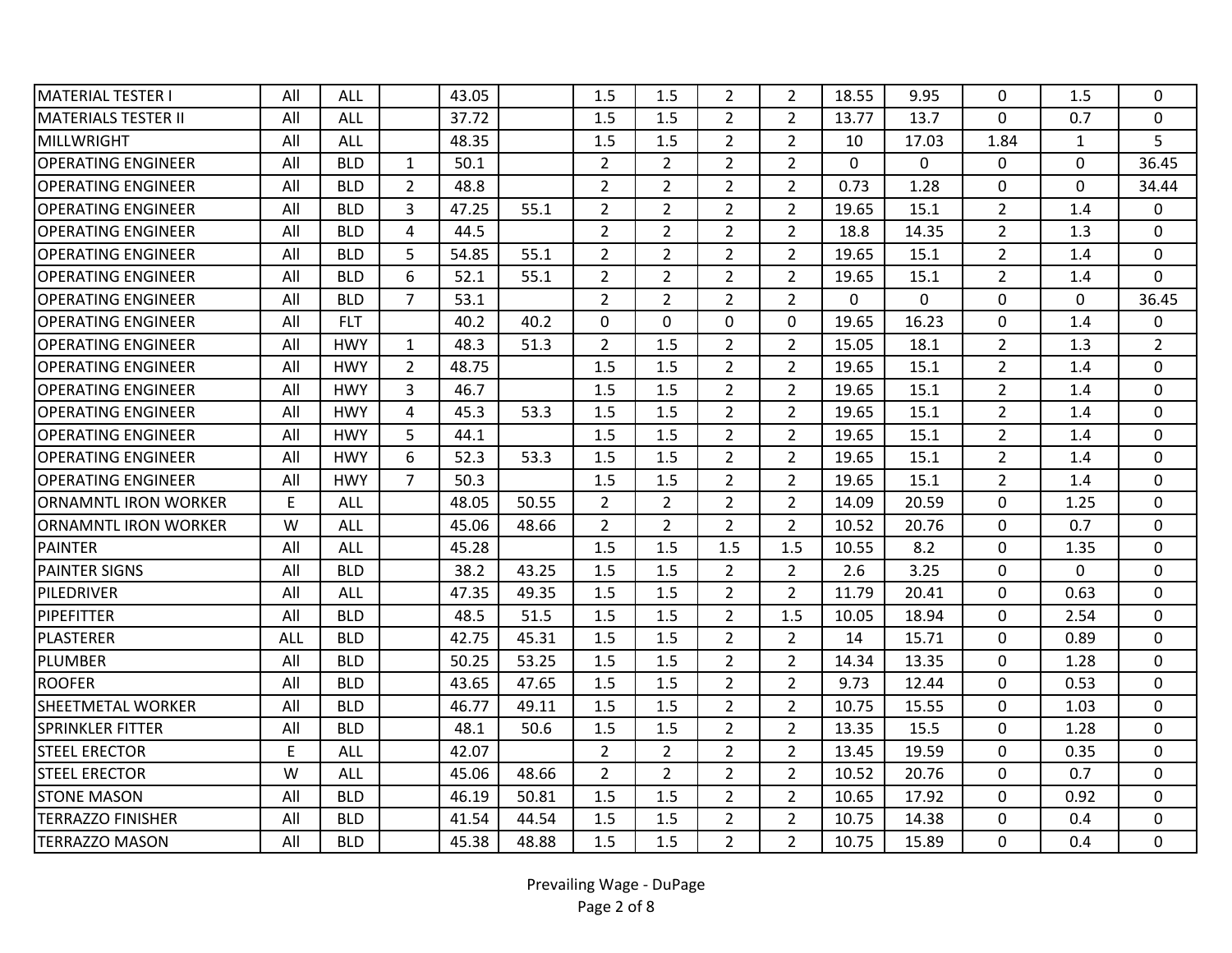| <b>TILE MASON</b>          | All | <b>BLD</b> |   | 46.49 | 50.49 | 1.5     | 1.5 |     | 10.75 | 14.99 |     | 0.9  |  |
|----------------------------|-----|------------|---|-------|-------|---------|-----|-----|-------|-------|-----|------|--|
| <b>TRAFFIC SAFETY WRKR</b> | All | <b>HWY</b> |   | 36    | 37.6  | 1.5     | 1.5 | 1.5 | 7.05  |       | 1.7 | 1.2  |  |
| <b>ITRUCK DRIVER</b>       | All | ALL        |   | 36.3  |       | 1.5     | 1.5 |     | 8.6   | 10.61 |     | 0.15 |  |
| <b>TRUCK DRIVER</b>        | All | ALL        | - | 36.45 |       | $1.5\,$ | 1.5 |     | 8.1   | 9.76  |     | 0.15 |  |
| <b>ITRUCK DRIVER</b>       | All | ALL        |   | 36.9  |       | 1.5     | 1.5 |     | 9.68  | 13.25 |     | 0.15 |  |
| <b>TRUCK DRIVER</b>        | All | ALL        | 4 | 38.16 |       | 1.5     | 1.5 |     | 8.9   | 11.16 |     | 0.5  |  |
| <b>ITUCKPOINTER</b>        | All | <b>BLD</b> |   | 46    | 48    | 1.5     | 1.5 |     | 8.34  | 16.81 |     | 1.76 |  |

## **Legend**

**OT M-F** Unless otherwise noted, OT pay is required for any hour greater than 8 worked each day, Mon through Fri. The number listed is the multiple of the base **OT Sa** Overtime pay required for every hour worked on Saturdays

**OT Su** Overtime pay required for every hour worked on Sundays

**OT Hol** Overtime pay required for every hour worked on Holidays

**H/W** Health/Welfare benefit.

Explanations DUPAGE COUNTY

IRON WORKERS AND FENCE ERECTOR (WEST) - West of Route 53.

The following list is considered as those days for which holiday rates of wages for work performed apply: New Years Day, Memorial Day, Fourth of July, Labor Day, Thanksgiving Day, Christmas Day and Veterans Day in some classifications/counties. Generally, any of these holidays which fall on a Sunday is celebrated on the following Monday. This then makes work performed on that Monday payable at the appropriate overtime rate for holiday pay. Common practice in a given local may alter certain days of celebration. If in doubt, please check with IDOL.

### EXPLANATION OF CLASSES

ASBESTOS - GENERAL - removal of asbestos material/mold and hazardous materials from any place in a building, including mechanical systems where those mechanical systems are to be removed. This includes the removal of asbestos materials/mold and hazardous materials from ductwork or pipes in a building when the building is to be demolished at the time or at some close future date.

ASBESTOS - MECHANICAL - removal of asbestos material from mechanical systems, such as pipes, ducts, and boilers, where the mechanical systems are to remain.

TRAFFIC SAFETY - work associated with barricades, horses and drums used to reduce lane usage on highway work, the installation and removal of temporary lane markings, and the installation and removal of temporary road signs.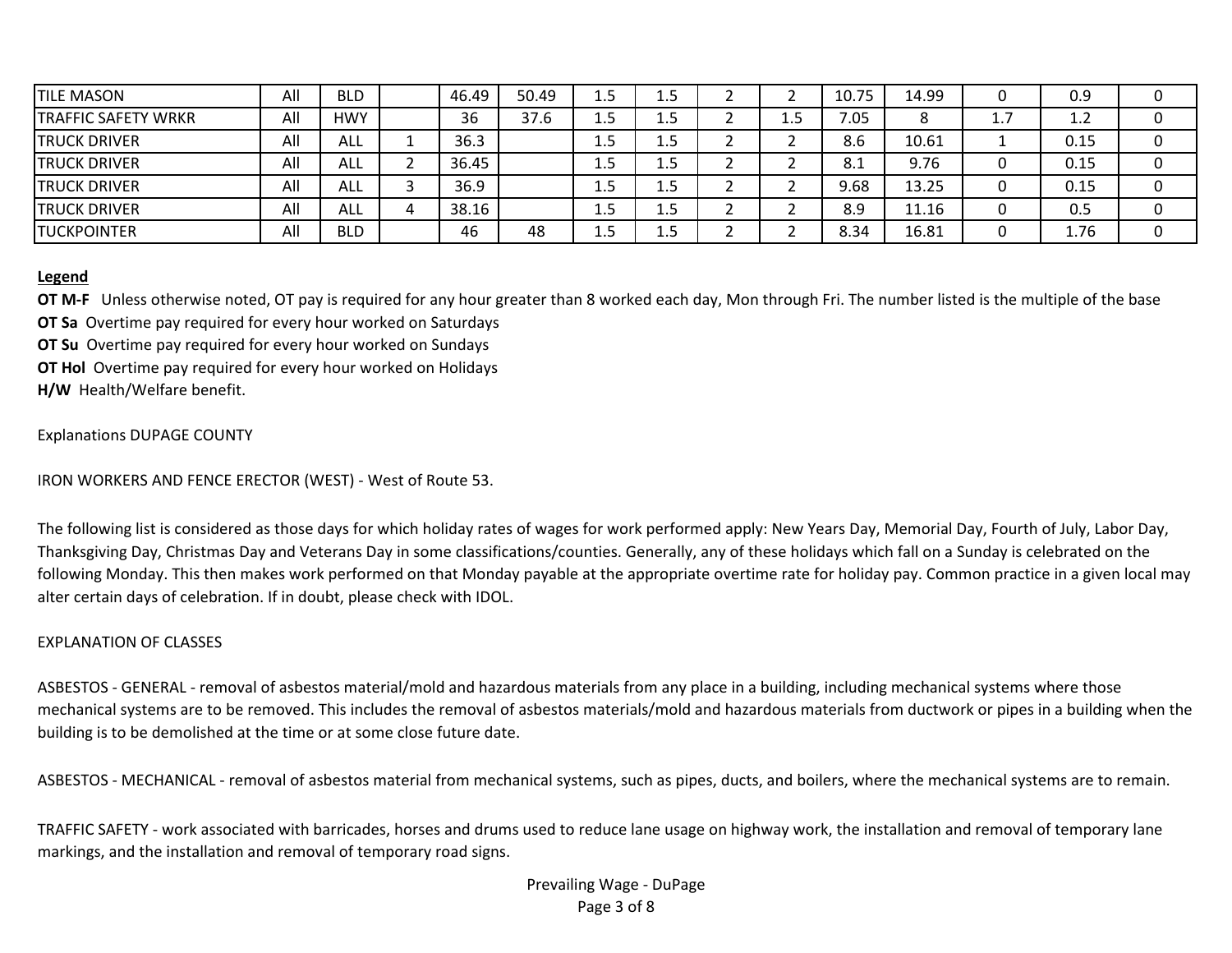### CERAMIC TILE FINISHER

The grouting, cleaning, and polishing of all classes of tile, whether for interior or exterior purposes, all burned, glazed or unglazed products; all composition materials, granite tiles, warning detectable tiles, cement tiles, epoxy composite materials, pavers, glass, mosaics, fiberglass, and all substitute materials, for tile made in tile-like units; all mixtures in tile like form of cement, metals, and other materials that are for and intended for use as a finished floor surface, stair treads, promenade roofs, walks, walls, ceilings, swimming pools, and all other places where tile is to form a finished interior or exterior. The mixing of all setting mortars including but not limited to thin-set mortars, epoxies, wall mud, and any other sand and cement mixtures or adhesives when used in the preparation, installation, repair, or maintenance of tile and/or similar materials. The handling and unloading of all sand, cement, lime, tile, fixtures, equipment, adhesives, or any other materials to be used in the preparation, installation, repair, or maintenance of tile and/or similar materials. Ceramic Tile Finishers shall fill all joints and voids regardless of method on all tile work, particularly and especially after installation of said tile work. Application of any and all protective coverings to all types of tile installations including, but not be limited to, all soap compounds, paper products, tapes, and all polyethylene coverings, plywood, masonite, cardboard, and any new type of products that may be used to protect tile installations, Blastrac equipment, and all floor scarifying equipment used in preparing floors to receive tile. The clean up and removal of all waste and materials. All demolition of existing tile floors and walls to be re-tiled.

### COMMUNICATIONS TECHNICIAN

Low voltage installation, maintenance and removal of telecommunication facilities (voice, sound, data and video) including telephone and data inside wire, interconnect, terminal equipment, central offices, PABX, fiber optic cable and equipment, micro waves, V-SAT, bypass, CATV, WAN (wide area networks), LAN (local area networks), and ISDN (integrated system digital network), pulling of wire in raceways, but not the installation of raceways.

### MARBLE FINISHER

Loading and unloading trucks, distribution of all materials (all stone, sand, etc.), stocking of floors with material, performing all rigging for heavy work, the handling of all material that may be needed for the installation of such materials, building of scaffolding, polishing if needed, patching, waxing of material if damaged, pointing up, caulking, grouting and cleaning of marble, holding water on diamond or Carborundum blade or saw for setters cutting, use of tub saw or any other saw needed for preparation of material, drilling of holes for wires that anchor material set by setters, mixing up of molding plaster for installation of material, mixing up thin set for the installation of material, mixing up of sand to cement for the installation of material and such other work as may be required in helping a Marble Setter in the handling of all material in the erection or installation of interior marble, slate, travertine, art marble, serpentine, alberene stone, blue stone, granite and other stones (meaning as to stone any foreign or domestic materials as are specified and used in building interiors and exteriors and customarily known as stone in the trade), carrara, sanionyx, vitrolite and similar opaque glass and the laying of all marble tile, terrazzo tile, slate tile and precast tile, steps, risers treads, base, or any other materials that may be used as substitutes for any of the aforementioned materials and which are used on interior and exterior which are installed in a similar manner.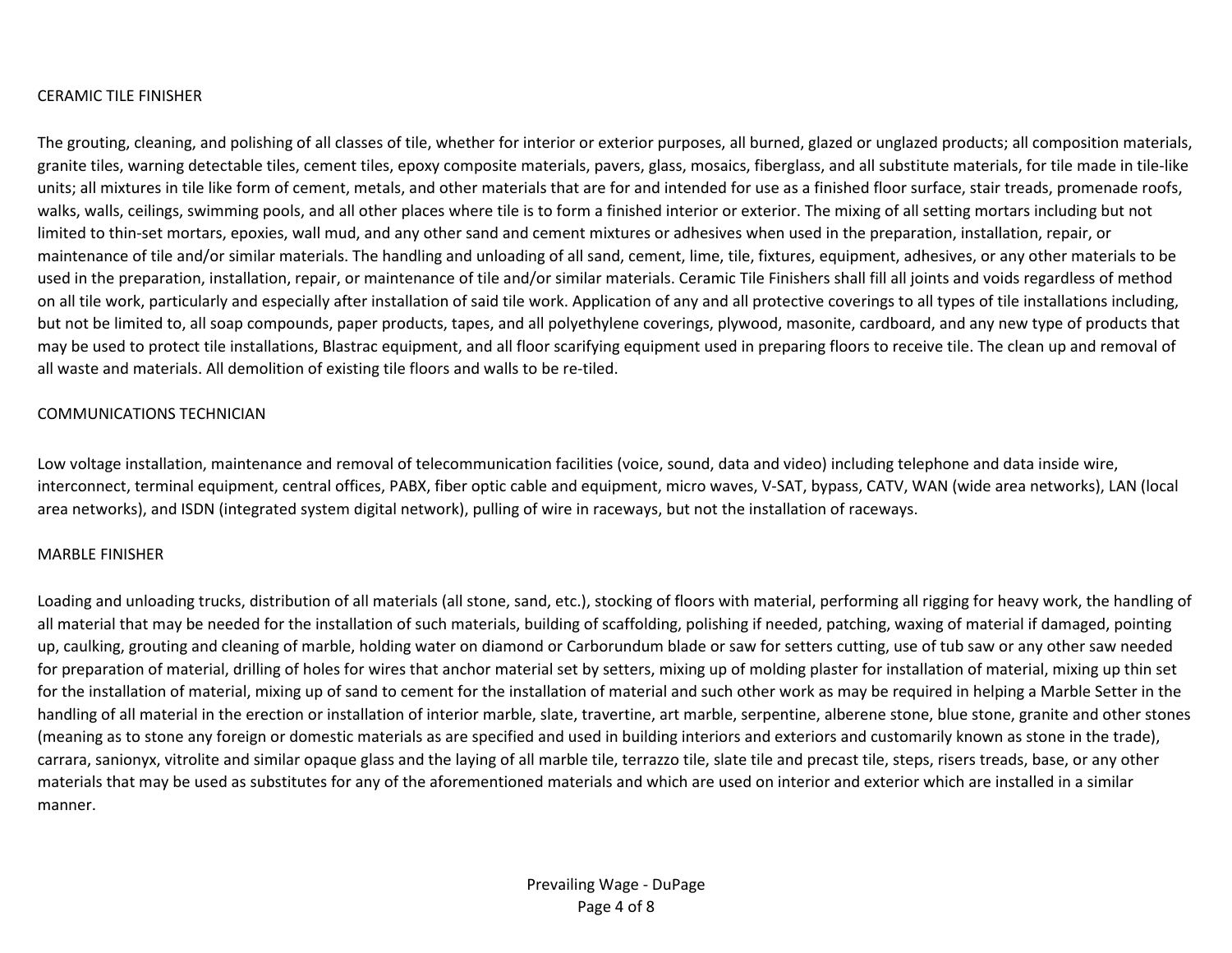MATERIAL TESTER I: Hand coring and drilling for testing of materials; field inspection of uncured concrete and asphalt.

MATERIAL TESTER II: Field inspection of welds, structural steel, fireproofing, masonry, soil, facade, reinforcing steel, formwork, cured concrete, and concrete and asphalt batch plants; adjusting proportions of bituminous mixtures.

# OPERATING ENGINEER - BUILDING

Class 1. Asphalt Plant; Asphalt Spreader; Autograde; Backhoes with Caisson Attachment; Batch Plant; Benoto (requires Two Engineers); Boiler and Throttle Valve; Caisson Rigs; Central Redi-Mix Plant; Combination Back Hoe Front End-loader Machine; Compressor and Throttle Valve; Concrete Breaker (Truck Mounted); Concrete Conveyor; Concrete Conveyor (Truck Mounted); Concrete Paver Over 27E cu. ft; Concrete Paver 27E cu. ft. and Under: Concrete Placer; Concrete Placing Boom; Concrete Pump (Truck Mounted); Concrete Tower; Cranes, All; Cranes, Hammerhead; Cranes, (GCI and similar Type); Creter Crane; Spider Crane; Crusher, Stone, etc.; Derricks, All; Derricks, Traveling; Formless Curb and Gutter Machine; Grader, Elevating; Grouting Machines; Heavy Duty Self-Propelled Transporter or Prime Mover; Highlift Shovels or Front Endloader 2-1/4 yd. and over; Hoists, Elevators, outside type rack and pinion and similar machines; Hoists, One, Two and Three Drum; Hoists, Two Tugger One Floor; Hydraulic Backhoes; Hydraulic Boom Trucks; Hydro Vac (and similar equipment); Locomotives, All; Motor Patrol; Lubrication Technician; Manipulators; Pile Drivers and Skid Rig; Post Hole Digger; Pre-Stress Machine; Pump Cretes Dual Ram; Pump Cretes: Squeeze Cretes-Screw Type Pumps; Gypsum Bulker and Pump; Raised and Blind Hole Drill; Roto Mill Grinder; Scoops - Tractor Drawn; Slip-Form Paver; Straddle Buggies; Operation of Tie Back Machine; Tournapull; Tractor with Boom and Side Boom; Trenching Machines.

Class 2. Boilers; Broom, All Power Propelled; Bulldozers; Concrete Mixer (Two Bag and Over); Conveyor, Portable; Forklift Trucks; Highlift Shovels or Front Endloaders under 2-1/4 yd.; Hoists, Automatic; Hoists, Inside Elevators; Hoists, Sewer Dragging Machine; Hoists, Tugger Single Drum; Laser Screed; Rock Drill (Self-Propelled); Rock Drill (Truck Mounted); Rollers, All; Steam Generators; Tractors, All; Tractor Drawn Vibratory Roller; Winch Trucks with "A" Frame.

Class 3. Air Compressor; Combination Small Equipment Operator; Generators; Heaters, Mechanical; Hoists, Inside Elevators (remodeling or renovation work); Hydraulic Power Units (Pile Driving, Extracting, and Drilling); Pumps, over 3" (1 to 3 not to exceed a total of 300 ft.); Low Boys; Pumps, Well Points; Welding Machines (2 through 5); Winches, 4 Small Electric Drill Winches.

Class 4. Bobcats and/or other Skid Steer Loaders; Oilers; and Brick Forklift.

Class 5. Assistant Craft Foreman.

Class 6. Gradall.

Class 7. Mechanics; Welders.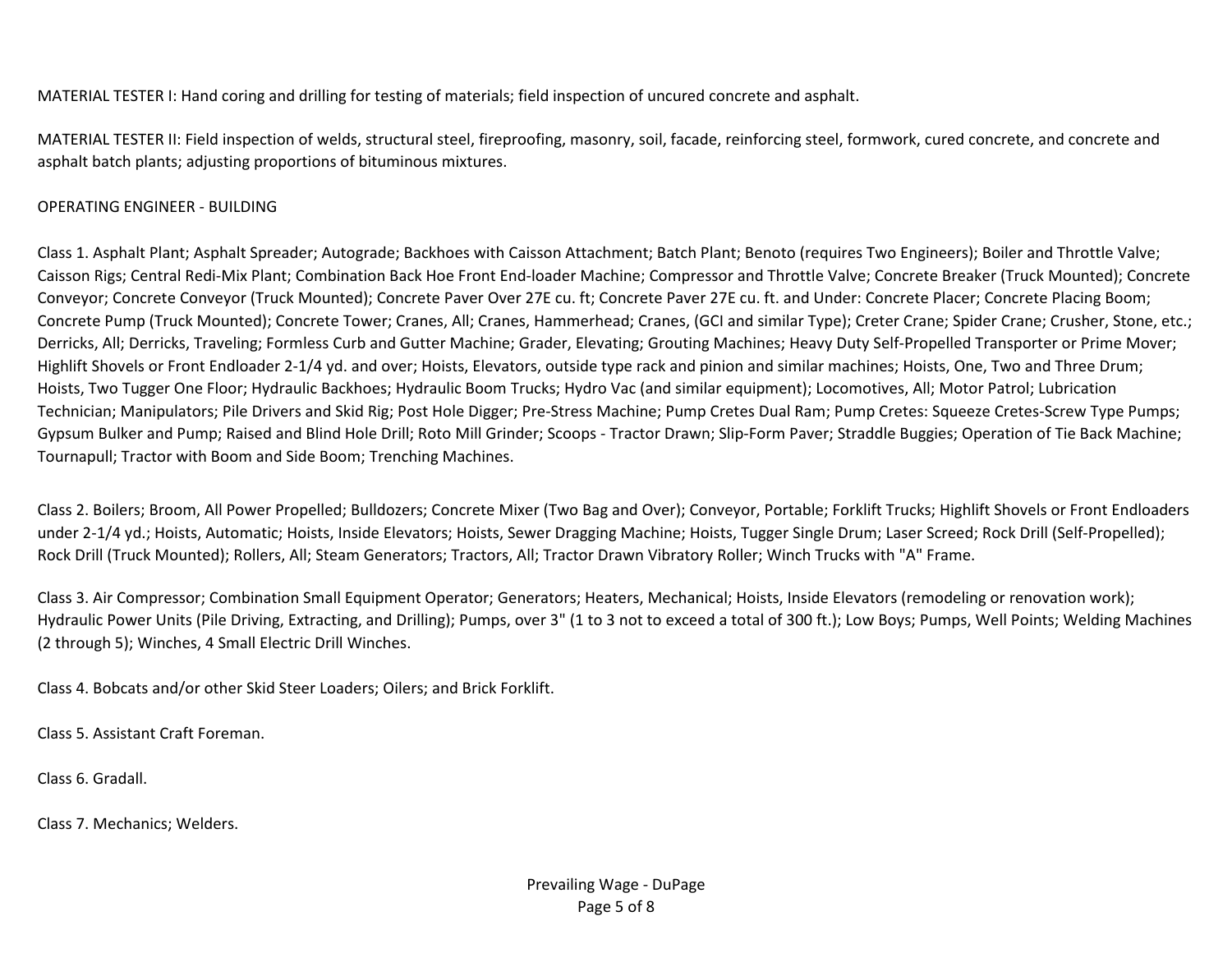#### OPERATING ENGINEERS - HIGHWAY CONSTRUCTION

Class 1. Asphalt Plant; Asphalt Heater and Planer Combination; Asphalt Heater Scarfire; Asphalt Spreader; Autograder/GOMACO or other similar type machines: ABG Paver; Backhoes with Caisson Attachment; Ballast Regulator; Belt Loader; Caisson Rigs; Car Dumper; Central Redi-Mix Plant; Combination Backhoe Front Endloader Machine, (1 cu. yd. Backhoe Bucket or over or with attachments); Concrete Breaker (Truck Mounted); Concrete Conveyor; Concrete Paver over 27E cu. ft.; Concrete Placer; Concrete Tube Float; Cranes, all attachments; Cranes, Tower Cranes of all types: Creter Crane: Spider Crane; Crusher, Stone, etc.; Derricks, All; Derrick Boats; Derricks, Traveling; Dredges; Elevators, Outside type Rack & Pinion and Similar Machines; Formless Curb and Gutter Machine; Grader, Elevating; Grader, Motor Grader, Motor Patrol, Auto Patrol, Form Grader, Pull Grader, Subgrader; Guard Rail Post Driver Truck Mounted; Hoists, One, Two and Three Drum; Heavy Duty Self-Propelled Transporter or Prime Mover; Hydraulic Backhoes; Backhoes with shear attachments up to 40' of boom reach; Lubrication Technician; Manipulators; Mucking Machine; Pile Drivers and Skid Rig; Pre-Stress Machine; Pump Cretes Dual Ram; Rock Drill - Crawler or Skid Rig; Rock Drill - Truck Mounted; Rock/Track Tamper; Roto Mill Grinder; Slip-Form Paver; Snow Melters; Soil Test Drill Rig (Truck Mounted); Straddle Buggies; Hydraulic Telescoping Form (Tunnel); Operation of Tieback Machine; Tractor Drawn Belt Loader; Tractor Drawn Belt Loader (with attached pusher - two engineers); Tractor with Boom; Tractaire with Attachments; Traffic Barrier Transfer Machine; Trenching; Truck Mounted Concrete Pump with Boom; Raised or Blind Hole Drills (Tunnel Shaft); Underground Boring and/or Mining Machines 5 ft. in diameter and over tunnel, etc; Underground Boring and/or Mining Machines under 5 ft. in diameter; Wheel Excavator; Widener (APSCO).

Class 2. Batch Plant; Bituminous Mixer; Boiler and Throttle Valve; Bulldozers; Car Loader Trailing Conveyors; Combination Backhoe Front Endloader Machine (Less than 1 cu. yd. Backhoe Bucket or over or with attachments); Compressor and Throttle Valve; Compressor, Common Receiver (3); Concrete Breaker or Hydro Hammer; Concrete Grinding Machine; Concrete Mixer or Paver 7S Series to and including 27 cu. ft.; Concrete Spreader; Concrete Curing Machine, Burlap Machine, Belting Machine and Sealing Machine; Concrete Wheel Saw; Conveyor Muck Cars (Haglund or Similar Type); Drills, All; Finishing Machine - Concrete; Highlift Shovels or Front Endloader; Hoist - Sewer Dragging Machine; Hydraulic Boom Trucks (All Attachments); Hydro-Blaster; Hydro Excavating (excluding hose work); Laser Screed; All Locomotives, Dinky; Off-Road Hauling Units (including articulating) Non Self-Loading Ejection Dump; Pump Cretes: Squeeze Cretes - Screw Type Pumps, Gypsum Bulker and Pump; Roller, Asphalt; Rotary Snow Plows; Rototiller, Seaman, etc., self-propelled; Self-Propelled Compactor; Spreader - Chip - Stone, etc.; Scraper - Single/Twin Engine/Push and Pull; Scraper - Prime Mover in Tandem (Regardless of Size); Tractors pulling attachments, Sheeps Foot, Disc, Compactor, etc.; Tug Boats.

Class 3. Boilers; Brooms, All Power Propelled; Cement Supply Tender; Compressor, Common Receiver (2); Concrete Mixer (Two Bag and Over); Conveyor, Portable; Farm-Type Tractors Used for Mowing, Seeding, etc.; Forklift Trucks; Grouting Machine; Hoists, Automatic; Hoists, All Elevators; Hoists, Tugger Single Drum; Jeep Diggers; Low Boys; Pipe Jacking Machines; Post-Hole Digger; Power Saw, Concrete Power Driven; Pug Mills; Rollers, other than Asphalt; Seed and Straw Blower; Steam Generators; Stump Machine; Winch Trucks with "A" Frame; Work Boats; Tamper-Form-Motor Driven.

Class 4. Air Compressor; Combination - Small Equipment Operator; Directional Boring Machine; Generators; Heaters, Mechanical; Hydraulic Power Unit (Pile Driving, Extracting, or Drilling); Light Plants, All (1 through 5); Pumps, over 3" (1 to 3 not to exceed a total of 300 ft.); Pumps, Well Points; Vacuum Trucks (excluding hose work); Welding Machines (2 through 5); Winches, 4 Small Electric Drill Winches.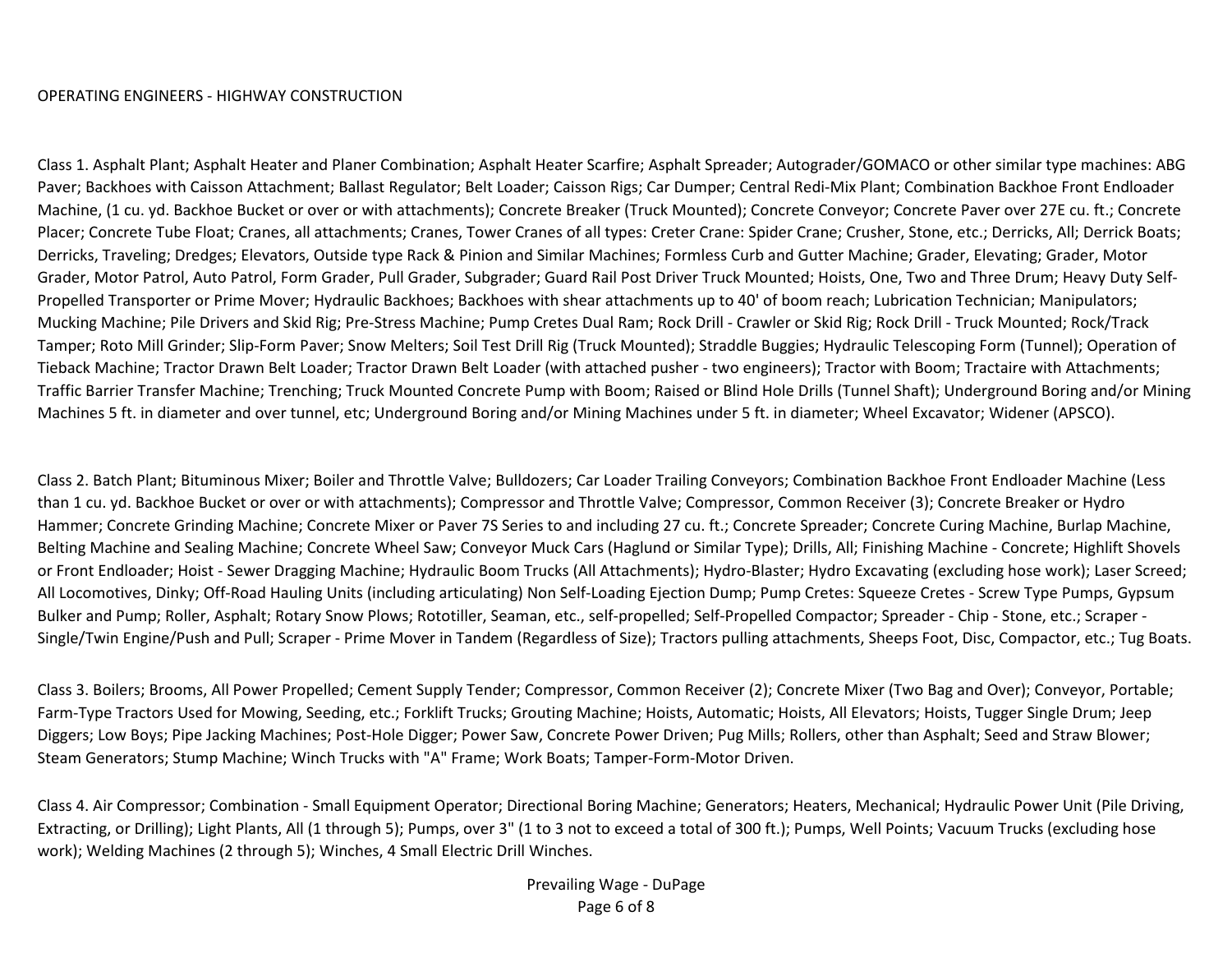Class 5. SkidSteer Loader (all); Brick Forklifts; Oilers.

Class 6. Field Mechanics and Field Welders

Class 7. Dowell Machine with Air Compressor; Gradall and machines of like nature.

OPERATING ENGINEER - FLOATING

Diver. Diver Wet Tender, Diver Tender, ROV Pilot, ROV Tender

# TRUCK DRIVER - BUILDING, HEAVY AND HIGHWAY CONSTRUCTION

Class 1. Two or three Axle Trucks. A-frame Truck when used for transportation purposes; Air Compressors and Welding Machines, including those pulled by cars, pickup trucks and tractors; Ambulances; Batch Gate Lockers; Batch Hopperman; Car and Truck Washers; Carry-alls; Fork Lifts and Hoisters; Helpers; Mechanics Helpers and Greasers; Oil Distributors 2-man operation; Pavement Breakers; Pole Trailer, up to 40 feet; Power Mower Tractors; Self-propelled Chip Spreader; Skipman; Slurry Trucks, 2-man operation; Slurry Truck Conveyor Operation, 2 or 3 man; Teamsters; Unskilled Dumpman; and Truck Drivers hauling warning lights, barricades, and portable toilets on the job site.

Class 2. Four axle trucks; Dump Crets and Adgetors under 7 yards; Dumpsters, Track Trucks, Euclids, Hug Bottom Dump Turnapulls or Turnatrailers when pulling other than self-loading equipment or similar equipment under 16 cubic yards; Mixer Trucks under 7 yeards; Ready-mix Plant Hopper Operator, and Winch Trucks, 2 Axles.

Class 3. Five axle trucks; Dump Crets and Adgetors 7 yards and over; Dumpsters, Track Trucks, Euclids, Hug Bottom Dump Turnatrailers or turnapulls when pulling other than self-loading equipment or similar equipment over 16 cubic yards; Explosives and/or Fission Material Trucks; Mixer Trucks 7 yards or over; Mobile Cranes while in transit; Oil Distributors, 1-man operation; Pole Trailer, over 40 feet; Pole and Expandable Trailers hauling material over 50 feet long; Slurry trucks, 1-man operation; Winch trucks, 3 axles or more; Mechanic--Truck Welder and Truck Painter.

Class 4. Six axle trucks; Dual-purpose vehicles, such as mounted crane trucks with hoist and accessories; Foreman; Master Mechanic; Self-loading equipment like P.B. and trucks with scoops on the front.